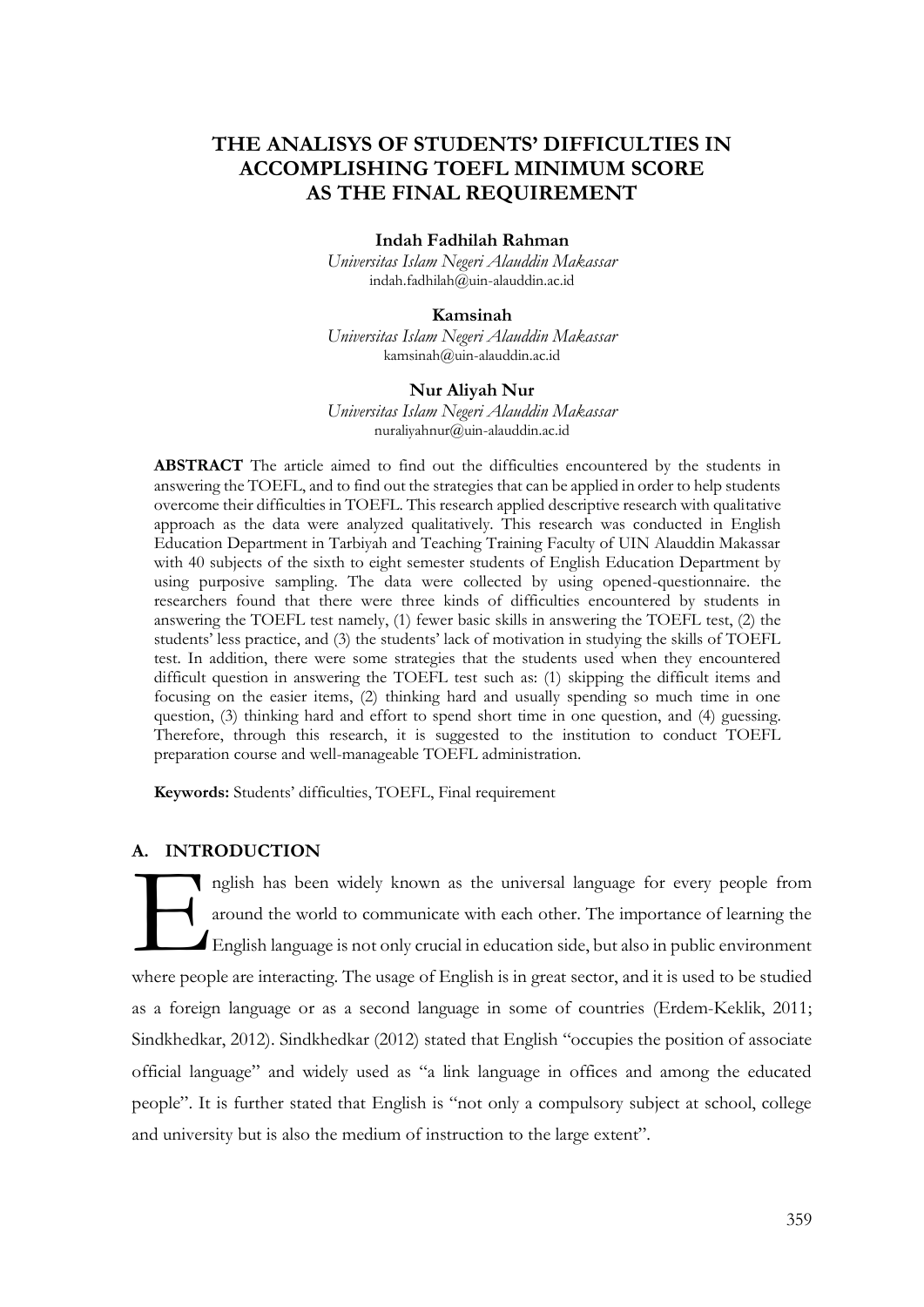There is one important aspect in language-teaching process. It is the language testing. Some studies from several countries have examined the importance of language testing. Pan (2009) examined the roles of test as an exit requirement in China and Fahim, Bagherkazemi, and Alemi (2010) explored the test takers' ability in reading test of the TOEFL (Test of English as Foreign Language) in relation to critical thinking. Another study by Zareva (2005) examined the new format for the TOEFL test. Arabsarhangi and Noorozi (2014) studied reading comprehension test types in relation to self-awareness and learners' performance. All the studies above showed the central use of a language testing as an instrument to measure students' English ability, and that makes it the reason why teacher should create reliable testing for language proficiency of students for the sake of the evaluation of students' achievement. The most commonly used language testing is TOEFL (Test of English as a Foreign Language). This test is highly recognized as a standard language testing in English language and had been "internationally recognized and respected" (Warfield, Laribee, & Geyer, 2013). The grade of the TOEFL is mostly used as indicator of a person's English proficiency around the world. For example, when students want to continue their study in foreign countries, the university asks the applicants to submit their TOEFL grade as indicator of their English proficiency. Studying in foreign countries definitely demands high English proficiency level that can be seen from the TOEFL grade requirement. Generally, a large number of universities around the world arrange placement test for ESL international students and use systematized-test such as TOEFL and IELTS (Kokhan & Lin, 2014). Kokhan and Lin (2014) stated that over 20 universities that had been reviewed, they specifically proclaim that people who are going to enroll are required to have TOEFL Internet-based Test score. Meanwhile, in Indonesia especially in Makassar, the eighth semester students of English Education Department in UIN Alauddin are obligated to achieve 500 as their TOEFL score as their minimum standard. English Education Department is not the only department that stated a term about TOEFL score. In Islamic Education Department, students are also committed to have TOEFL score but in this case the department board did not establish minimum score. Students are only required to show that they already take a TOEFL test to measure their English skill.

Considering the importance of language testing especially TOEFL test, it is necessary to conduct it to the students of English Education Department, but some difficulties may encounter by them in doing the test. As stated in the study of Mahmud (2014) about the EFL students' problems in Answering the Test of English as a Foreign Language (TOEFL), difficulties that students may encounter in taking TOEFL are such as: (a) Fewer Basic Skills, (b) Less Practice, (c) Less Motivation, and (d) Students' Individual Differences. Therefore, the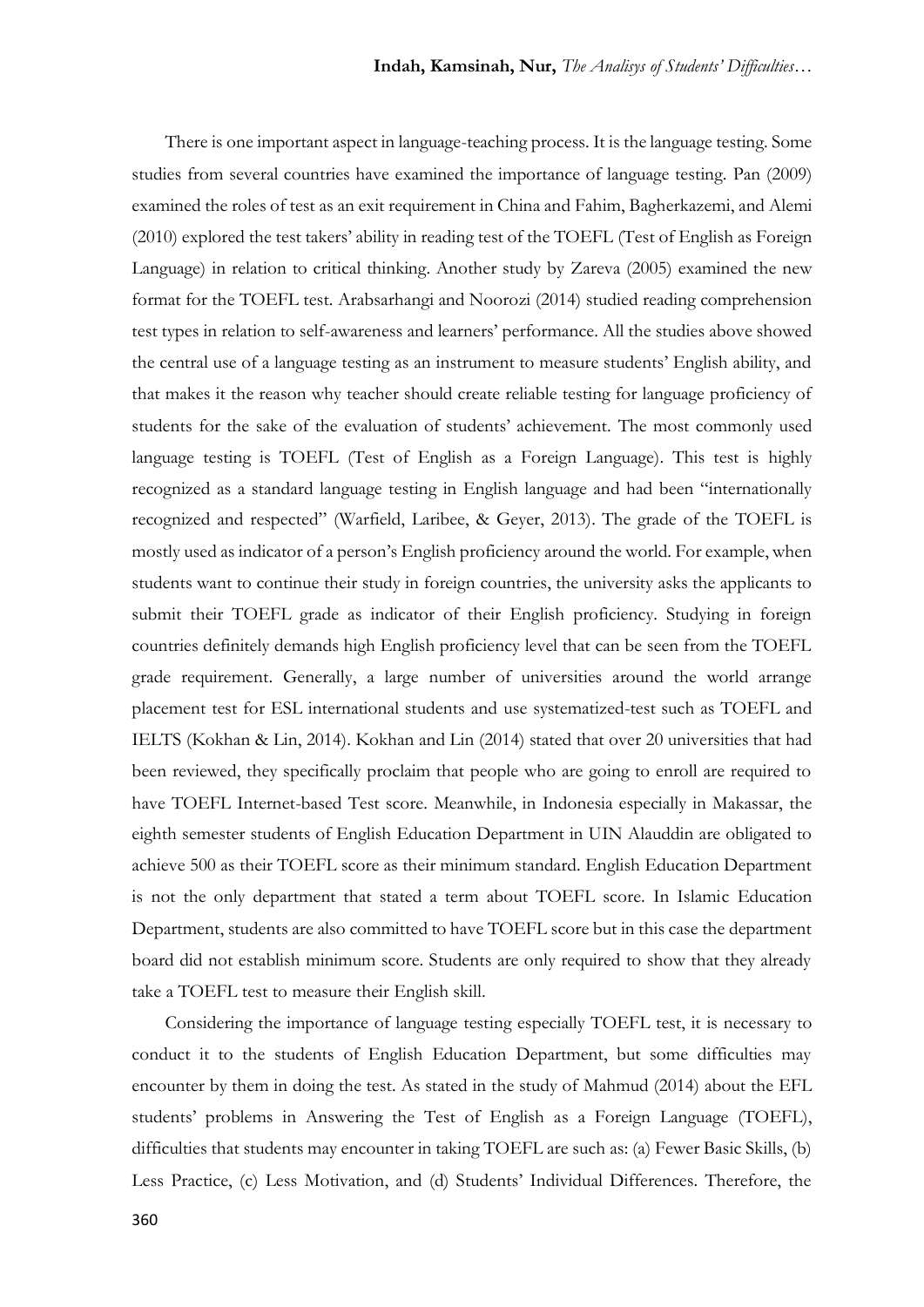researchers are curious to find out the students' difficulties in doing TOEFL test of English education Department at UIN Alauddin Makassar in order to determine the appropriate strategies to solve those difficulties.

In addition, the TOEFL score is for the requirement of conducting a Munaqasyah Examination (thesis hearing). The above-average English proficiency students may achieve the minimum standard easily. But there are so many students in English education department who are still in low level. The requirement of that TOEFL score has been going on around 3 years, yet the problems like students' delayed graduation date because they have not achieved the minimum score is still happening until now. That is why the researchers decided to choose this topic.

Based on those considerations, this research was conducted to reveal the difficulties that encountered by the students in answering the TOEFL, and the strategies that can be applied in order to help students overcome their difficulties in TOEFL. Furthermore, this research gave the benefit to the students, lecturers, and university administrators as the source of information about the students' difficulties that they have when taking TOEFL test, and how to overcome those difficulties.

Therefore, this research was about investigating the eighth semester students' difficulties in accomplishing TOEFL minimum standard score as final exam requirement in UIN Alauddin Makassar. In this case, this research focused on the phenomena of the repeated test takers that face difficulties in reaching the required score for their final exam. Some students who have taken the TOEFL test before were asked to fill the open questionnaire that researchers have been formulated. Above all, the important issues dealing with the theme of this research were note.

# **B. REVIEW OF LITERATURE**

Wu, Chen and Stone (2017) investigated how test-takers change their strategies to handle increased test difficulty. An adult sample reported their test-taking strategies immediately after completing the tasks in a reading test. Data were analyzed using structural equation modeling specifying a measurement-invariant, ability moderated, latent transition analysis in Mplus (Muthen & Asparouhov, 2011). It was found that almost half of the test-takers (47%) changed their strategies when encountering increased task-difficulty. The changes were characterized by augmenting comprehending-meaning strategies with score-maximizing and test wiseness strategies. Moreover, test-takers' ability was the driving influence that facilitated and/or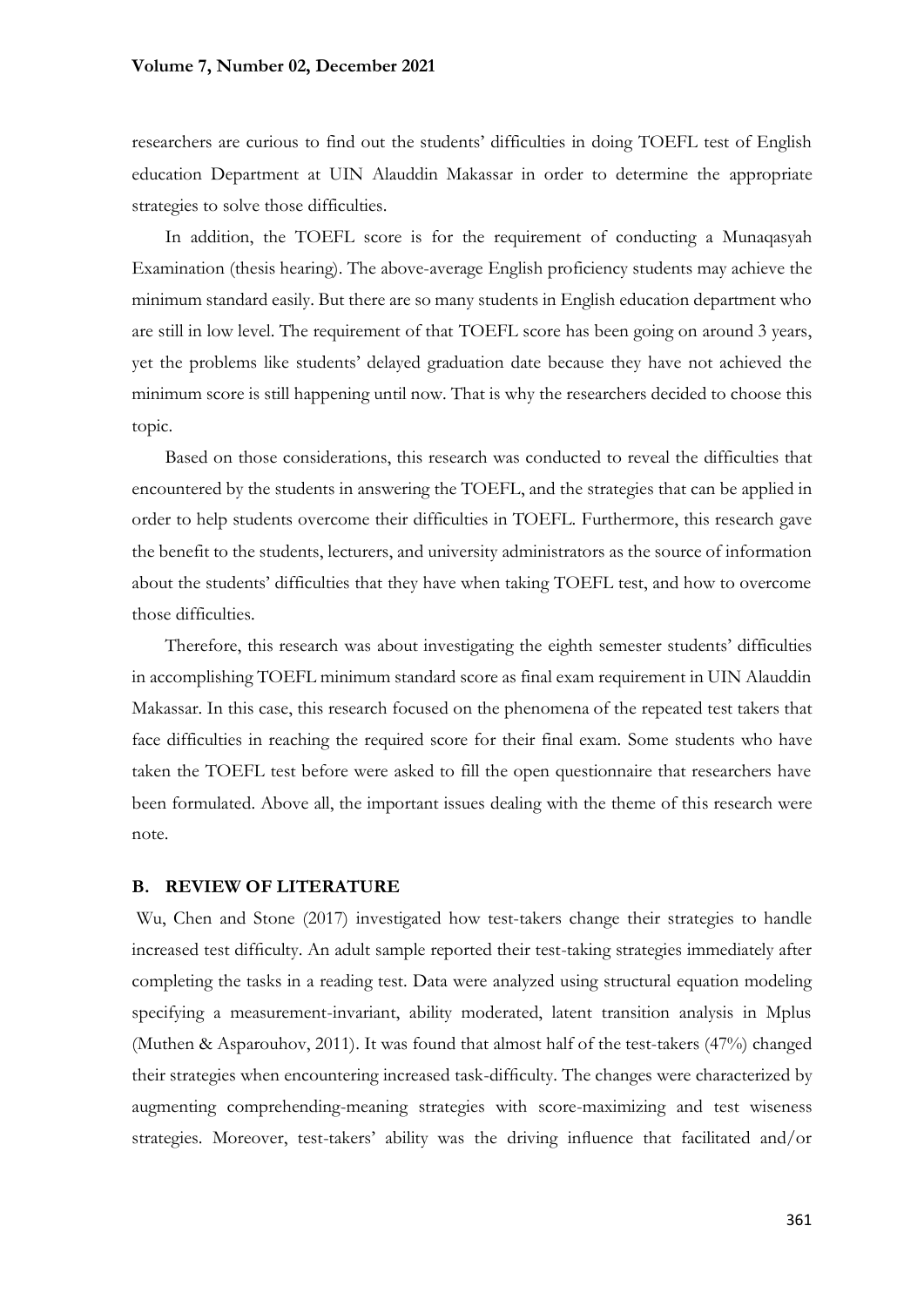buffered the changes. The test outcomes, when reviewed in light of adjusted test-taking strategies, demonstrated a form of process-based validity evidence.

Hikmahyanti (2017) conducted a research to analyze the result of the students TOEFL score and the difficulty of every section tested in the test. 150 students were chosen to take the TOEFL ITP at Universitas Bina Darma. The result of overall performances described using Common European Framework of Reference (CEFR) in Language proficiency level. Thus, the obtained data were analyzed in every section (Listening, Structure and Written Expression and Reading) to see the most difficult section in the test. The result shows that all of the students were on the A2 level. This means that their English proficiency in the target language used exceedingly limited and basic. Furthermore, the data shows the students' difficulty in every section on the test was mostly in Structure and Written expression. Samad, Jannah and Fitriani (2017) conducted a quantitative study in the undergraduate students' difficulties and their strategies in completing TOEFL reading comprehension test. The data was obtained by collecting students' worksheets of the TOEFL test and distributing questionnaires related to test taking strategies used by the students. Thirty students of English Education Department of Syiah Kuala University were involved as participants. The results indicate five difficult reading aspects encountered by the students. In addition, their strategies to complete the reading comprehension section of the TOEFL test are also found. These findings are further discussed in this paper. Loukina, Yoon, Sakano, Wei and Sheehan (2016) explored to what extent the difficulty of listening items in an English language proficiency test can be predicted by the textual properties of the item text. Researchers show that a system based on multiple text complexity features can predict item difficulty for several different item types and for some items achieves higher accuracy than human estimates of item difficulty. Mayuasti (2015) identified and analyzed the strength, weakness, and causes of weaknesses in every variable of TOEFL, especially in Structure subtest. This research's purpose is to give contribution specifically for advanced grammar class who are thought the grammar in TOEFL item test. The result showed that their strongest ability is in agreement variable (81.37% right answer), while the biggest weaknesses that the participants faced is in auxiliary verb variable (37.76% right answer). It is found that false-concept hypothesized is the main cause of the participants' weaknesses in TOEFL grammar.

Brown (2017) examined the relationship between TOEFL (iBT) scores and international student academic achievement in post-secondary education, measured by grade point average (GPA). The academic records and admissions data were collected for 389 students from China, Japan, and South Korea. The international students were all students attending the largest four-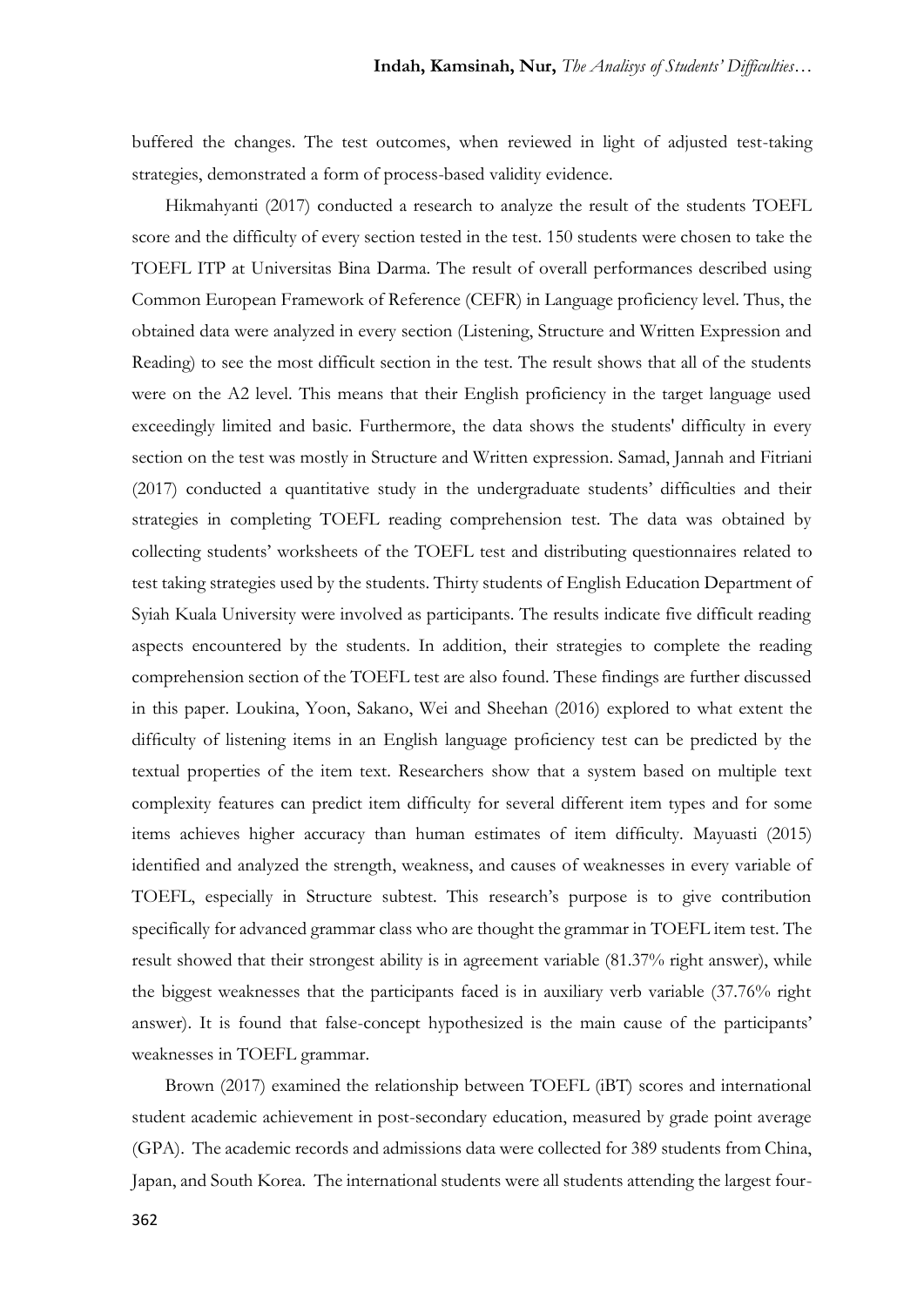year public institution in Hawaii, and included undergraduate and graduate students, along with students in certificate programs where a TOEFL score was included with the admission package, and a GPA was recorded. A multiple linear regression analysis was calculated for three groups determined by student classification status, with three levels, determined by nationality, and two subgroups determined by gender, along with age and TOEFL score. The results of the linear regression indicated the independent variables for student status, and TOEFL (iBT) score showed statistical significance. Sung, Lin and Hung (2015) proposed a framework of cognitive factors related to English listening comprehension tests. Data used were derived from the After School Alternative Program (ASAP) English test item pool. A total of 150 items were analyzed, and item difficulty was concurrently calibrated according to three-parameter-logistic item response theory from the responses of 1,459 fifth- to seventh-grade participants. Components affecting item difficulty were proposed and discussed with regard to the cognitive perspective. The 53.5% of variance in item difficulty of listening comprehension can be explained by the cognitive predicting model. This result is expected to make the task constructing procedure more organized and to ensure the task is of the desired difficulty, thus enabling the intended ability to be effectively measured. In addition, the ASAP English test aims to assist low-achieving students in remedial instruction; the cognitive factors and study results provide a reference for developing teaching materials of English LC remedial instruction and for constructing LC test items.

Ananda (2016) designed research to investigate two crucial problems. The first problem is the difficulties faced by EFL university students with section two of the ITP, and the second is whether part A or part B was more difficult for them and why. A number of 26 students from two different universities, Syiah Kuala University and the State Islamic University Ar-Raniry were the samples for the test. The data was obtained from a multiple-choice questionnaire test consisting of 46 questions, each with 4 answers to choose from. The results showed that inversions (12%), subject-verb agreements (10%), adverb clause connectors (7%), passives  $(6\%)$ , reduced adjective clauses  $(5\%)$ , parallel structures  $(5\%)$  and use of verbs  $(5\%)$  were the most difficult questions for the students. Furthermore, they felt that part B was more difficult than part A, as finding an error in a sentence was harder than completing a sentence from a multiple choice. Furthermore, the length of questions in part A did not affect the amount of time the students spent to complete part A and did not cause them to panic. Also, unfamiliar words in part A were not regarded as a problem by the students. Hence, TOEFL teachers and trainers are highly encouraged to pay more attention to doing study exercises for the seven topics with the highest percentages above in part A and also to more practice for part B.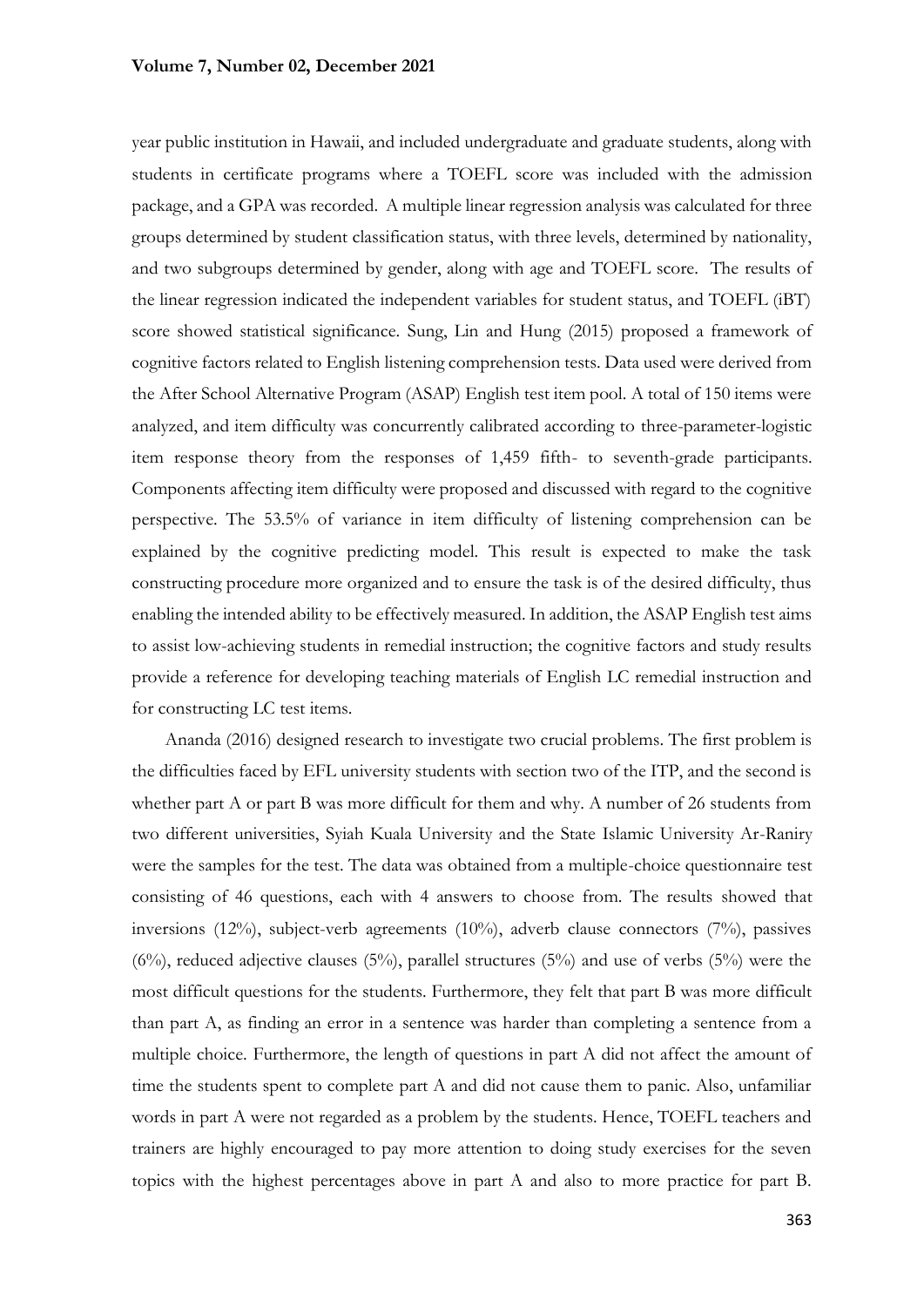Mahmud (2014) conducted a research that focus on exploring the students' problems in answering the TOEFL (Test of English as a Foreign Language). This research is a descriptive study based on in-depth semi-structured interview and classroom observation. The subject of this research was the students of Graduate Program at one state university in Makassar, Indonesia. The researcher took three classes as sample, namely one from English education department, one from Social Science, and one from Natural Science. To gain data, the three classes were observed and twelve representatives of the three classes were interviewed. Findings showed that the main problems of the students in answering the TOEFL test were due to several conflicting reasons, such as fewer basic skills, less practice, less motivation, and students' individual differences such as age and social status.

Considering the previous related studies above, it was clear that there are several problems that students encountered while taking language test, for example TOEFL (Test of English as Foreign Language). According to Mahmud (2014), the difficulties that students face was because they have fewer basic skills, students lack of practice and motivation, and the last is students' individual differences. This research technically shares some similarities with the former research. However, this research will only focus on students' difficulties and designate Mahmud (2014) research as the guidance of difficulties classification. In addition, the subject of this research is only from English education department students of Tarbiyah and teacher training faculty, as the researcher will try to unveil the strange phenomena of eighth semester students that have been studying English as their foreign language for almost 4 years, yet still encountered problems in a preparation TOEFL test that the faculty held for them.

# **The Usage of TOEFL in Indonesia**

TOEFL has been widely used by Indonesian people in a variety of utilization, whether it is for scholarship admission requirement or for measuring English ability. According to Mahmud (2014), the most commonly used TOEFL types in Indonesia is the one that academic institution provides, called Institutional Testing Program (ITP) and originally conducted by English Language System (ELS). Several universities may also construct a language test that similar or equivalent to TOEFL, usually known as TOEFL preparation. The TOEFL preparation is allocated by either the center of language studies or by the language laboratory inside of the university in each faculty. This type of TOEFL is locally administered by the staff of university, and only used for internal circles in order to examine the students' English ability (Mahmud, 2014).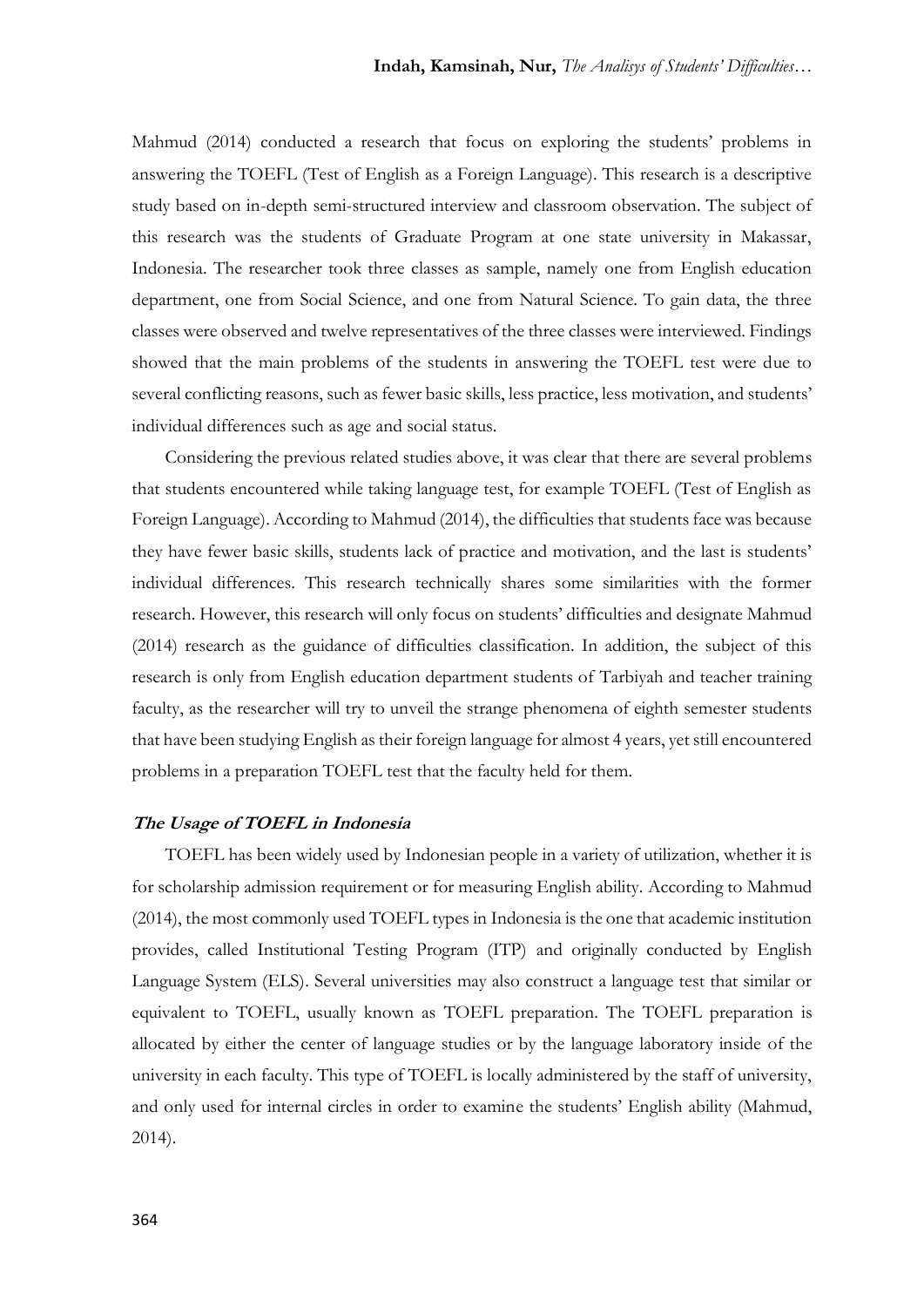#### **Requirement for Munaqasyah Exam in Tarbiyah and Teaching Training Faculty**

Tarbiyah and Teaching Training Faculty in Universitas Islam Negeri Alauddin Makassar has set some requirements for the final exam of the bachelor program (Strata 1). One of the requirements is TOEFL score. Looking back at the first time the board of faculty settle the regulation in 2013, English Education Department demand TOEFL score but did not establish standard of minimum score that students had to achieve. Students were only required to take the preparation-level TOEFL in order for them to get the certificate of their score. In 2014, the board of English Education department come to an agreement to set 500 as the minimum score of TOEFL for students.

#### **Resume**

Having the explanations and theories from some expert and references of the previous findings on difficulty on taking test, and factor that influence students' difficulty in TOEFL, researchers simplified that in accomplishing certain score in TOEFL there are several problems that students encounter, for example fewer basic skill, less practice, less motivation, and students' individual differences. Different outcome may be revealed when specifically studying the phenomena of the students of English Language teaching program that have difficulties in accomplishing the 500-standard score of TOEFL.

# **C. METHOD**

# **Research Design**

This design of this research is a qualitative research design. The researcher applied descriptive method. The goal of descriptive research is to describe a phenomenon and its characteristics. This research is more concerned with what rather than how or why something has happened. Therefore, observation and survey tools are often used to gather data (Gall, Gall, & Borg, 2007).

Descriptive research can be explained as a statement of affairs as they are at present with the researcher having no control over variable. Moreover, 'descriptive studies may be characterized as simply the attempt to determine, describe or identify what is, while analytical research attempts to establish why it is that way or how it came to be' (Ethridge, 2004). Descriptive research is 'aimed at casting light on current issues or problems through a process of data collection that enables them to describe the situation more completely than was possible without employing this method' (Fox & Bayat, 2007). Consequently, this research target was to identify students' difficulties in accomplishing TOEFL minimum score as final exam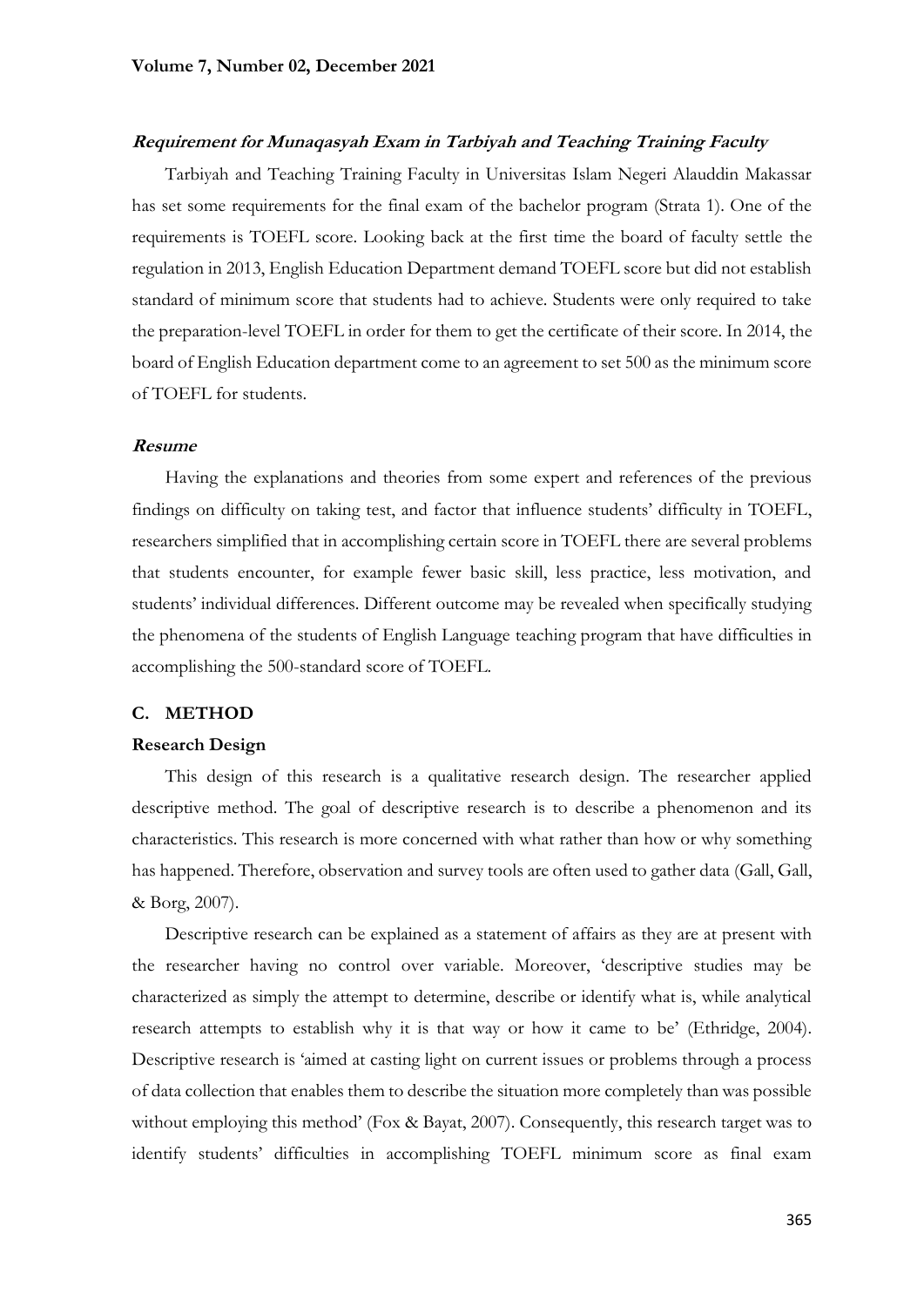requirement. As a result, researchers only tried to identify students' difficulties in accomplishing TOEFL minimum score as final exam requirement.

#### **Subject and Informant**

The subjects in this research are the eighth semester students of English Education Department in Tarbiyah and Teaching Training Faculty. The researchers applied purposive sampling technique by taking 40 students that already took TOEFL test. They were given the open questionnaire.

# **Instruments**

Data collection instruments refer to devices used to collect data such as questionnaires, tests, structured interview schedules and checklists. Polit and Hungler (1997) define a questionnaire as "a method of gathering information from respondents about attitudes, knowledge, beliefs and feelings". The questionnaire was designed to gather information about the difficulties that students encountered while taking TOEFL. In this case, the kind of questionnaire used was opened-questionnaire consisting 15 question items in order to obtain the data comprehensively.

## **Data Collection Technique**

The researchers used qualitative data collecting technique by spreading open-ended questionnaire for minimizing the time consumption. Researchers understand that it would take a very long time to collect information by individually interview the participants. By applying the questionnaire, researchers could get all the information they need in one take. Researchers spread those questionnaires to 40 students who already took the TOEFL test and instruct them to deliver what they have been through since they first started taking TOEFL test. The questionnaire was divided into 3 parts, which were part A, part B, and part C. Part A question about the factor that affect students' difficulties in TOEFL. Part B question about what happened when they encountered the difficulties, and the last part, which is Part C, the questionnaire question about suggestion on how students would like the TOEFL to be held in order to minimize their difficulties.

# **Data Analysis**

After collecting the data from open-ended questionnaire and interviews, it were analyzed by using a method as supported by Miles and Huberman (1994). There are three steps that consist of data reduction, data display, and conclusion: drawing/ verification. Firstly,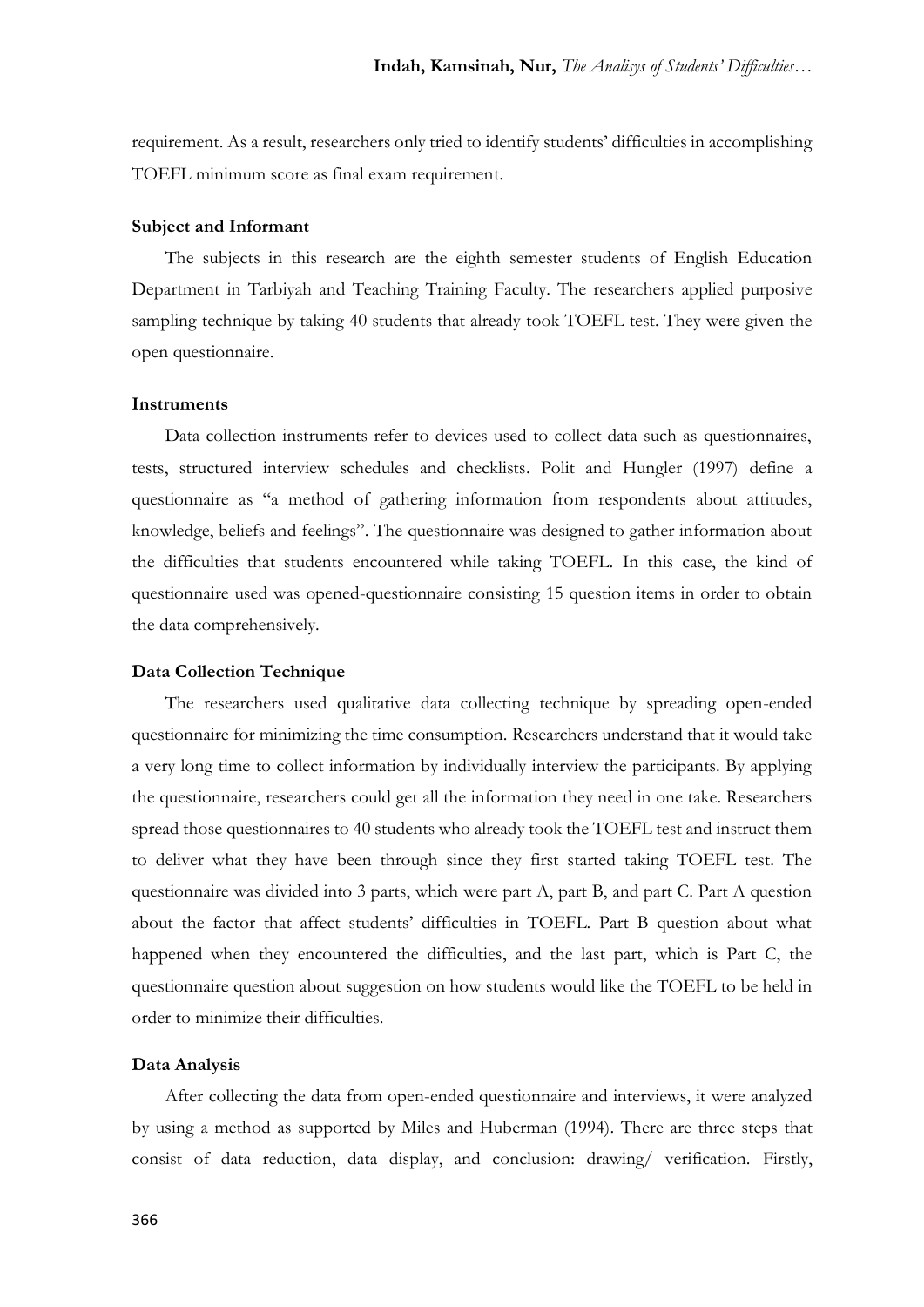researchers collected the data through open-ended questionnaire. The researchers spread the questionnaire to the eighth semester students of English Education Department of Tarbiyah and Teaching Training Faculty. From the data collected, the researchers will transcribe the data. After that, in step of reduction, the result of data were reduced and organized by coding and discarding irrelevant data. The data were coded and categorized thematic based on the research questions addressed. In this step, the researchers coded the data by processing in Microsoft Excel. The data were classified by giving labels or comment in the left side of computer.

### **D. FINDINGS AND DISCUSSION**

### **The students' difficulties in answering the TOEFL Test**

The difficulties that the students encountered in answering the TOEFL test that were classified based on Mahmud (2014) findings about the EFL students' problems in Answering the Test of English as a Foreign Language (TOEFL) such as: **(1). Fewer Basic Skills** in answering TOEFL became the major students' difficulties in answering TOEFL test as student 1 (S1) stated "my skill low in structure", then supported by student 6 (S6) "I think because my grammar is not good"; the student 8 (S8) added "because I don't understand"; student 11 (S11) also stated "the section is difficult I think because we should choose the incorrect word and I miss in grammatical"; student 14 (S14) added "less of concentration and poor of skills"; student 18 (S18) said "because I need good skills to answer the question of structure and written expression test", and some other students admitted that they got difficulties in answering the TOEFL test especially for section 2 (structure and written expression) due to their low/lack skills of structure or grammar. As the data presented that of 40 students, 21 of them stated that the most difficult section of three sections of TOEFL test was structure and written expression (section 2), then 10 students stated that the most difficult section was listening comprehension section (section 1), while the rest of them, 9 students stated that the most difficult section was reading comprehension (section 3). Therefore, the most students' fewer basic skills were in structure or grammar, then vocabulary. The data presented were in line with Mahmud (2014) that the students' ability in a basic context is the first factor of students' difficulties in accomplishing TOEFL minimum score because the students only learn English because they have to pass the test not to improve their ability in English skills. **(2) Less Practice** made them difficult to understand the words, the native voice and style, and difficult to understand the test direction as well as to adjust with the test time, as student 2 (S2) asserted "there were no time to read all the passages"; student 4 (S4) stated "because there are some words unexpected with the sound"; student 9 (S9) said "the audio is hard to understand"; student 10 (S10) added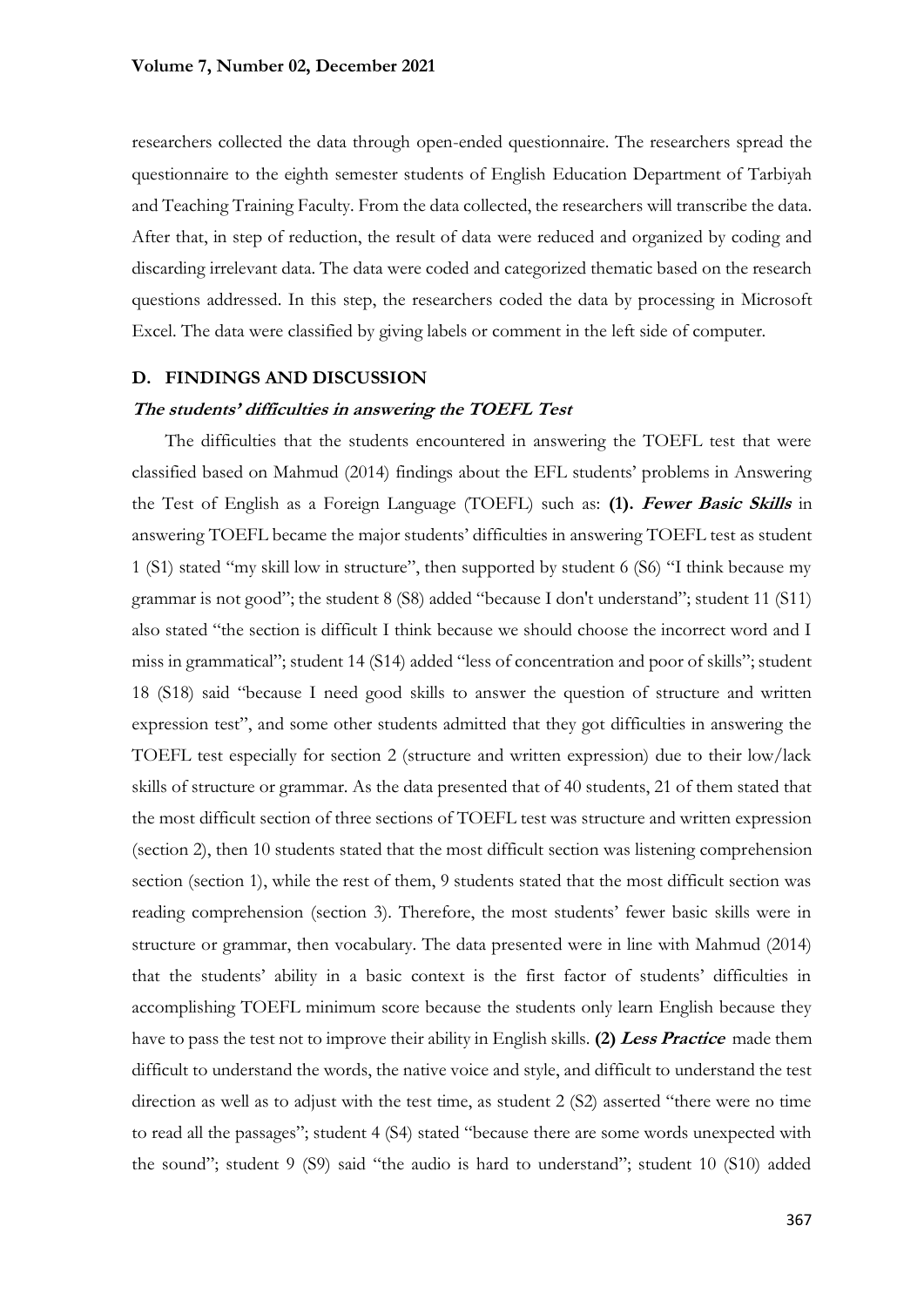"because the voice from native English speaker was different, sometimes using American and Australian style", student 13 (S13) said "because I lack of vocabularies, too lazy to read long text and less of knowledge about composition of word"; student 19 (S19) stated "because I lack of concentration, therefore the speed of speech of the native speakers"; and student 20 (S20) said: "*because the questions were too difficult for me. I don't like to learn grammar. I do like listening section rather than the other section. In my everyday life, I don't spend time learning grammar."* Those difficulties in answering the TOEFL test were encountered by the students because they were less practice. As we know that in order to master TOEFL, students have to practice. They could join a preparatory TOEFL class, learn it with their peer learner, or the least they could do is learning TOEFL by reading TOEFL practice text book. Pan (2009) stated that students need an offer of the preparation class for test or training that related to English test in order for them to have better adaptation with the test and to give them an instruction of all the things they should prepare. **(3) Less Motivation.** Students' lack of motivation is the other factor that made the students difficult in answering the TOEFL test. Due to lack of motivation, the students felt bored and indifferent in answering the TOEFL test. They did not paid attention well to the test that made them felt difficult and did not know why they felt so. As the data showed that student 7 (S7) stated "I don't know, it just difficult for me"; student 12 (S12) added "boring, I can't concentrate. In addition, that is the last test"; and student 39 said "because it is really difficult to read all of the passage". The data showed that students' lack of motivation affected the students' interest in answering the TOEFL test especially in reading comprehension section (section 3) that took quite long time to analyze the passages and the questions. The students need to have motivation in accomplishing achievements. Dornyei (2001 cited in Murray, Gao, & Lamb, 2011) gave the definition of motivation as 'the choice of a particular action, the persistence with it, and the effort expended on it'. Some students might feel that this TOEFL requirement is a one-time-only, so why bother studying hard? They do not have any self-driven motivation to start studying about TOEFL. You and Dornyei (2014) stated that 'the second language learning experience represents situated, 'executive' motives related to the immediate learning environment/experience such as the impact of the teacher, the curriculum, the peer group, or the experience of success' (4). **Students' Individual Differences** of students were the last factor of students' difficulties in TOEFL. According to Mahmud (2014), the study found that students made their age and their social status as an excuse of their problems in studying English. Many respondents with old age stated that they did not fit to add any new knowledge due to their inability to process knowledge like young people do. They tend to give up without even start to learn English and prefer to 'just pay' the TOEFL committee. In this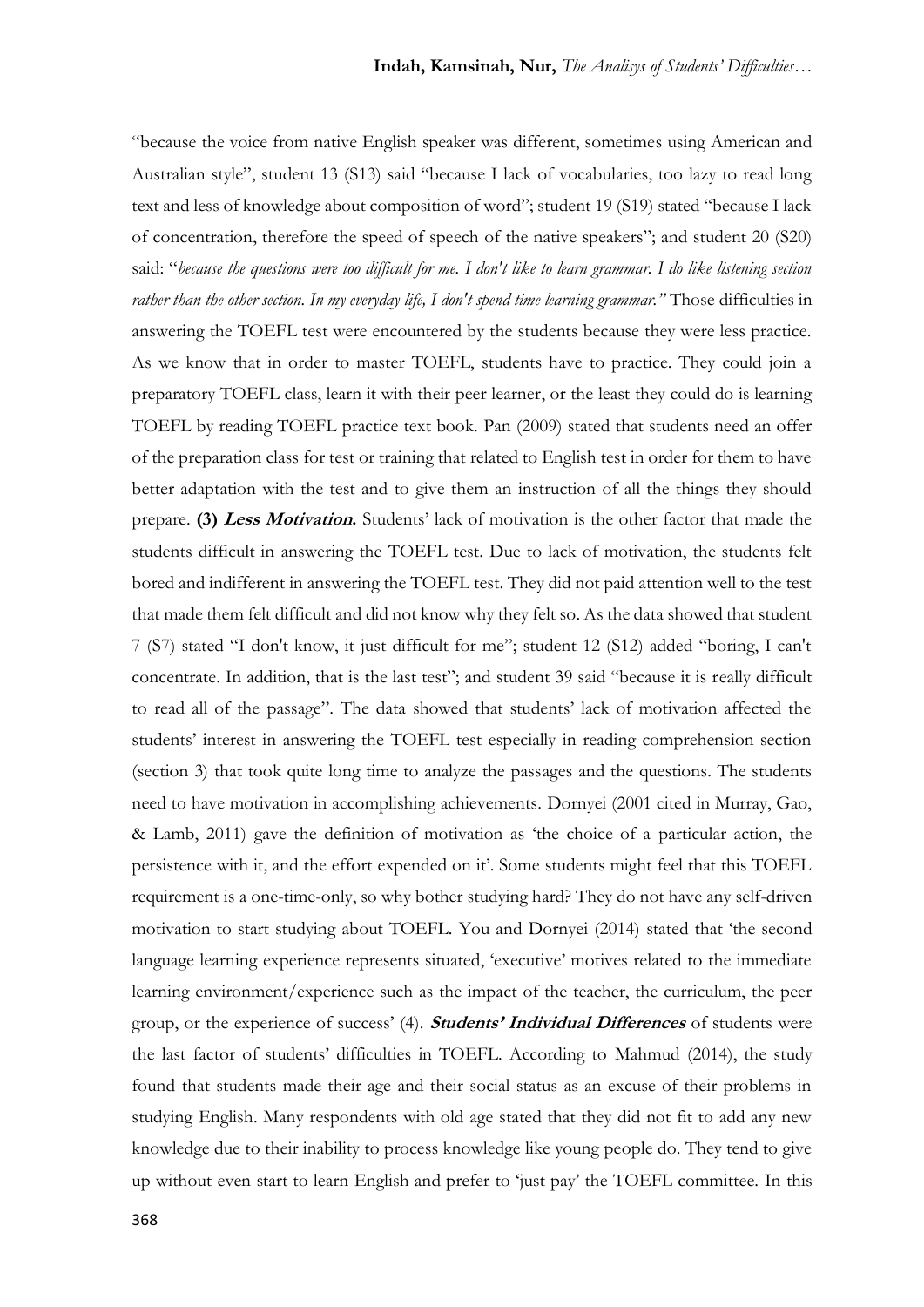case, the findings showed the different fact with the previous findings. There were no any difficulties that the students encountered in answering the TOEFL test due to their individual differences.

Those findings are in line with some research such as: Hikmahyanti (2017) conducted a research to analyze the result of the students TOEFL score and the difficulty of every section tested in the test. The result shows that all of the students were on the A2 level. This means that their English proficiency in the target language used exceedingly limited and basic. Furthermore, the data shows the students' difficulty in every section on the test was mostly in Structure and Written expression. Samad, Jannah and Fitriani (2017) conducted a quantitative study in the undergraduate students' difficulties and their strategies in completing TOEFL reading comprehension test. The results indicate five difficult reading aspects encountered by the students. In addition, their strategies to complete the reading comprehension section of the TOEFL test are also found. Loukina, Yoon, Sakano, Wei and Sheehan (2016) explored to what extent the difficulty of listening items in an English language proficiency test can be predicted by the textual properties of the item text. Researchers show that a system based on multiple text complexity features can predict item difficulty for several different item types and for some items achieves higher accuracy than human estimates of item difficulty. Mayuasti (2015) identified and analyzed the strength, weakness, and causes of weaknesses in every variable of TOEFL, especially in Structure subtest. This research's purpose is to give contribution specifically for advanced grammar class who are thought the grammar in TOEFL item test. The result showed that their strongest ability is in agreement variable (81.37% right answer), while the biggest weaknesses that the participants faced is in auxiliary verb variable (37.76% right answer). It is found that false-concept hypothesized is the main cause of the participants' weaknesses in TOEFL grammar. In addition, there are several problems that students encountered while taking language test, for example TOEFL (Test of English as Foreign Language). According to Mahmud (2014), the difficulties that students face was because they have fewer basic skills, students lack of practice and motivation, and the last is students' individual differences.

# **The students' strategies to overcome their difficulties in answering TOEFL test**

Based on the above finding about the students' difficulties in answering the TOEFL test, there were some strategies that the students used to overcome their difficulties in answering the TOEFL test such as: (a) *Skipping the difficult items and focusing on the easier items* of forty students, 29 students admitted that when they encountered difficulties in answering the TOEFL test, they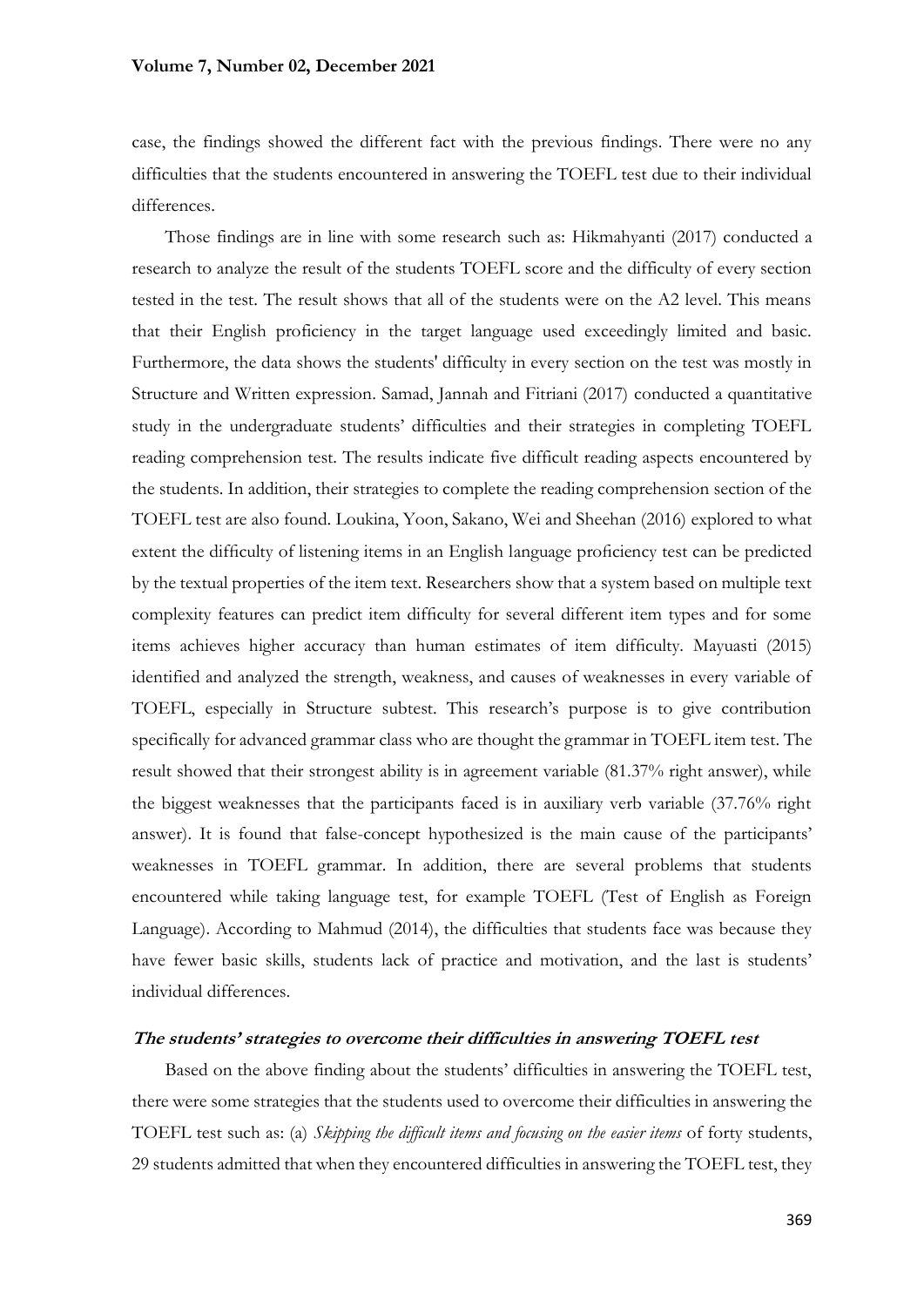would skip the difficult items and focus on the easier items so that they can answer all the questions on time. (b) *Thinking hard and usually spending so much time in one question* of forty students, 10 students stated that when they found difficulties in answering the TOEFL test, they would think hard and spend so much time in one question, so that they can answer the question correctly. (c*) Thinking hard and effort to spend short time in one question* of forty students, there was one student use the strategy of thinking hard and effort to spend short time in one question as the strategy in answering the difficult item of the TOEFL test. (d) *Guessing* is another strategy used by the student in answering difficult TOEFL test. It became one way to answer the difficult question in TOEFL test because the student thought that there was any deduction on the TOEFL test point, therefore, guessing became easier strategy to answer difficult questions in TOEFL test.

Study more and discussing with the friends were the students' ways of coping with their difficulties as the reflection after taking TOEFL test especially when the students encountered difficult item in TOEFL test. The findings showed that when the students found out that they had not meet the standard score after repeatedly taking the test, 23 students admitted that they would study harder for the next couple of days; 11 students stated that they would immediately enroll for the next TOEFL test; 5 students said that they would take a long break; and one student asserted that he/she would take a long break and study for the next test. It is inferred that generally, the TOEFL test gives positive impact to the students to study harder in order to solve their difficulties in answering the TOEFL test because most of them stated that they kept taking the TOEFL test because they had studied harder and thought that they would reach the standard score, while some of students added that they kept taking the TOEFL test because they had repeatedly taken the textbook test; they thought that they would be familiar with the answer choices; some other students asserted that they kept taking the TOEFL test to try their luck on the next test; and one student insisted on keeping taking the TOEFL test because the TOEFL test is one of the pre-required point to pass his/her major.

Wu, Chen and Stone (2017) investigated how test-takers change their strategies to handle increased test difficulty. An adult sample reported their test-taking strategies immediately after completing the tasks in a reading test. Data were analyzed using structural equation modeling specifying a measurement-invariant, ability moderated, latent transition analysis in Mplus (Muthen & Asparouhov, 2011). It was found that almost half of the test-takers (47%) changed their strategies when encountering increased task-difficulty. The changes were characterized by augmenting comprehending-meaning strategies with score-maximizing and test wiseness strategies. Moreover, test-takers' ability was the driving influence that facilitated and/or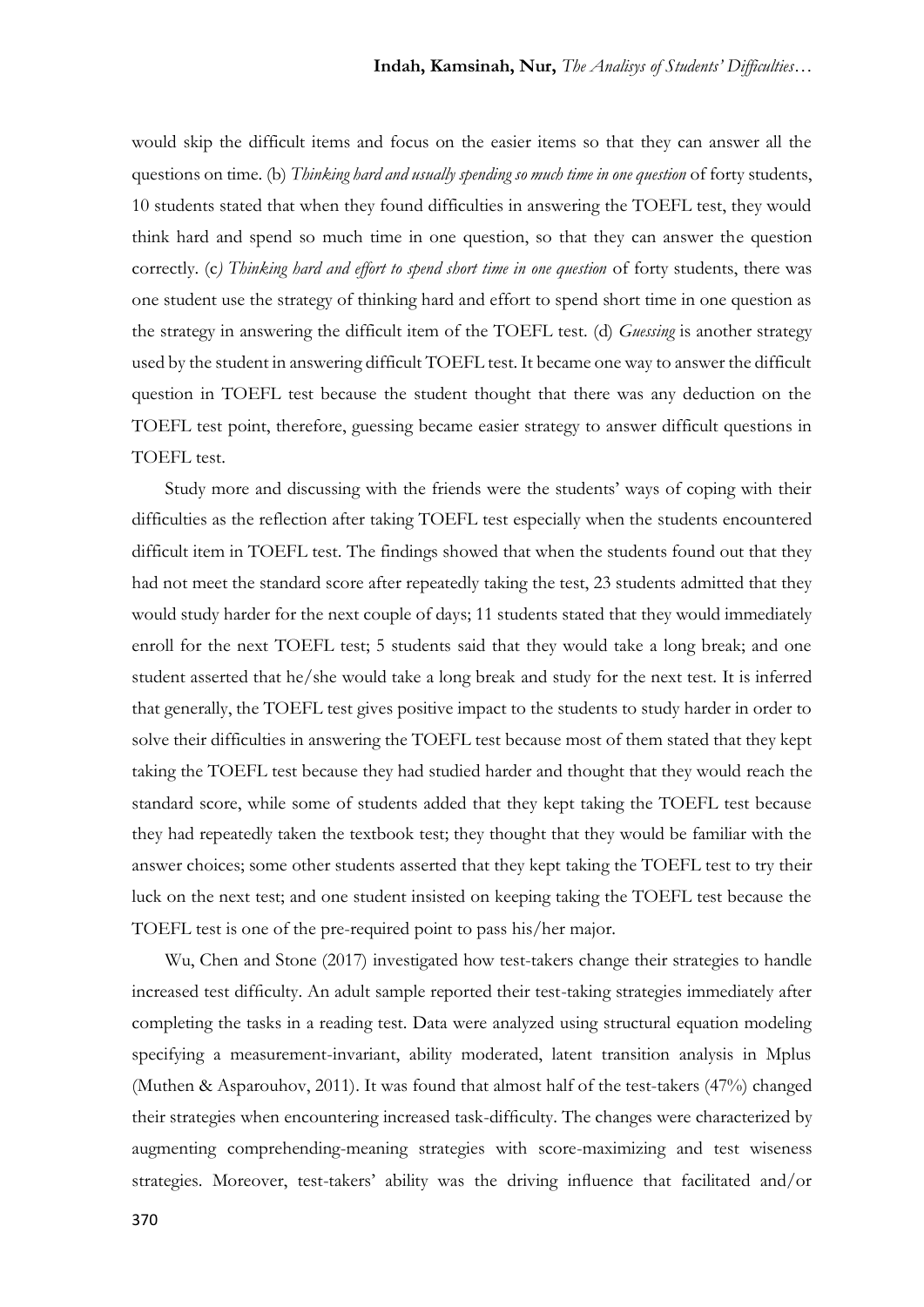buffered the changes. The test outcomes, when reviewed in light of adjusted test-taking strategies, demonstrated a form of process-based validity evidence.

At last, there were some suggestions given by the students related to conducting the TOEFL preparation course as the effective way to overcome the students' difficulties in answering the TOEFL test. From scale 1 to 10, most of students give 8 to 10 about the importance of English Education Department to hold a TOEFL preparation course for the students, the importance of English Education Department to address the issue of some students who needs to take the TOEFL test, the attention the students put on scheduling to take TOEFL test, in the middle of their other schedule, and the possibility to suggest English Education Department's TOEFL test to other people.

The data showed that the students thought that it was very necessary to conduct a TOEFL preparation course for the students before taking the TOEFL test. In addition, it is also necessary to have well-manageable TOEFL test administration like exact schedule in a week, well-informed and clear TOEFL test schedule, and good TOEFL test facilities such as the sound system and the textbooks as the students suggested in the end of the questionnaire.

# **E. CONCLUSION**

Based on the results of the research it was found that there were some kinds of difficulties encountered by students in answering the TOEFL test namely; fewer basic skills in answering the TOEFL test, the students' less practice, and the students' lack of motivation in studying the skills of TOEFL test. There were some strategies that the students used when they encountered difficult question in answering the TOEFL test such as; skipping the difficult items and focusing on the easier items, thinking hard and usually spending so much time in one question, thinking hard and effort to spend short time in one question, and guessing. The suggestions need to be addressed in order to the improvement on this research and related research in the future as follows: Analyzing the students' difficulties in answering the TOEFL test is an interesting issue that needs to be investigated more deeply with more research subject by using focus group discussion. Therefore, the collected data are able to give more information so that the other researchers can develop this research more. The researchers expect that through this research, the institution can conduct good manageable TOEFL test administration as the majority research subject suggested. It is suggested to the reader especially to the English lecturers or teachers to teach English that can facilitate the students to learn TOEFL individually or at least, motivate them to learn TOEFL more.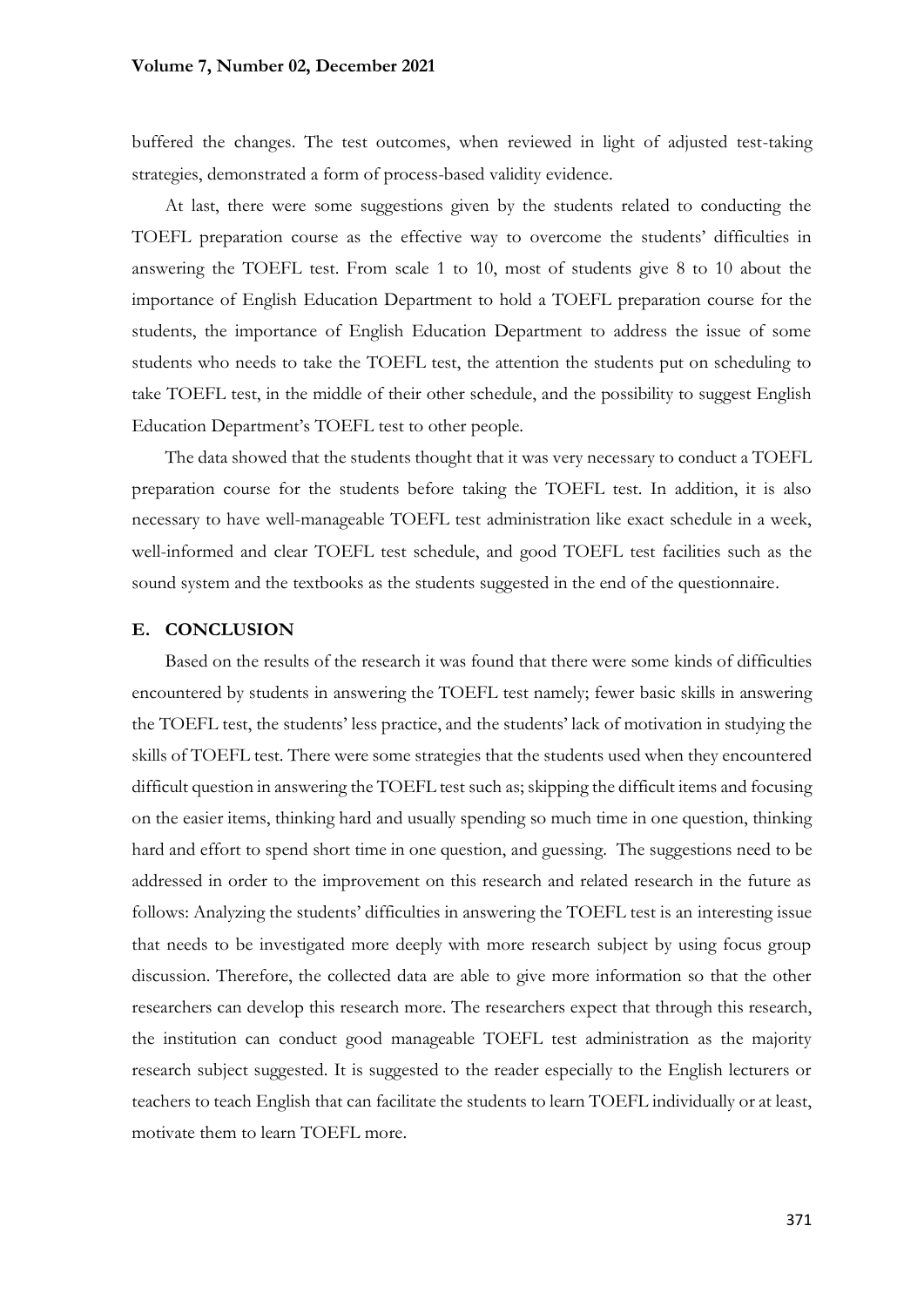#### **REFERENCES**

- Ananda, R. (2016). Problems With Section Two ITP TOEFL Test. *Studies in English Language and Education*, *3*(1), 35–49
- Arabsarhangi, M., & Noorozi, I. (2014). The relationship between self-awareness and learners' performance on different reading comprehension test types among Iranian EFL Elementary learners. *Theory and Practice in Language Studies*, *4*(4), 675–685.
- Brown, L. G. M. (2017). *A quantitative study of the test of English as a foreign language (TOEFL) exam and its effects on international student academic Achievement* (Dissertation). University of Southern California.
- Dornyei, Z. (2001). New themes and approaches in second language motivation research. *Annual Review of Applied Linguistics*, *21*, 43–59.
- Dornyei, Z. (2005). *The psychology of language leaner: Individual Differences in Second Language Acquisition*. London: Lawrence Erlbaum Associates.
- Erdem-Keklik, D. (2011). Investigating differences in 7th grade Turkish students' achievement in English according to gender, type of school and some socio-demographic factors. *International Journal of Arts & Sciences*, *4*(18), 1–6.
- Ethridge, D. . (2004). *Research Methodology in Applied Economics*. John Wiley & Sons.
- Fahim, M., Bagherkazemi, M., & Alemi, M. (2010). The relationship between test takers' critical thinking ability and their performance on the reading section of TOEFL. *Journal of Language Teaching and Research*, *1*(6), 830–837.
- Fox, W., & Bayat, M. . (2007). *A Guide to Managing Research*. Juta Publications.
- Gall, M. ., Gall, J. ., & Borg, W. . (2007). *Educational research: An introduction* (8th ed.). Boston: Pearson.
- Hikmahyanti, C. (2017). Analysis of Students' TOEFL Result and Difficulty. *English Empower*, *2*(2).
- Kokhan, K., & Lin, C.-K. (2014). Test of English as a Foreign Language (TOEFL): Interpretation of multiple score reports for ESL placement. *Papers in Language Testing and Assessment*, *3*(1), 1–23.
- Loukina, A., Yoon, S.-Y., Sakano, J., Wei, Y., & Sheehan, K. M. (2016). Textual complexity as a predictor of difficulty of listening items in language proficiency tests. In *Proceedings of COLING 2016* (pp. 3245–3253). Osaka, Japan.
- Mahmud, M.(2014). The EFL Students' Problems in Answering the Test of English as a Foreign Language (TOEFL): A Study in Indonesian Context. *Theory and Practice in Language Studies*, *4*(12), 2581–2587.
- Mayuasti. (2015). Students' Strengths, Weaknesses, and Causes of Weaknesses in the TOEFL– LIKE Structure Subtest: A Study at STKIP PGRI of West Sumatera. *TELL US Journal*, *1*(1).